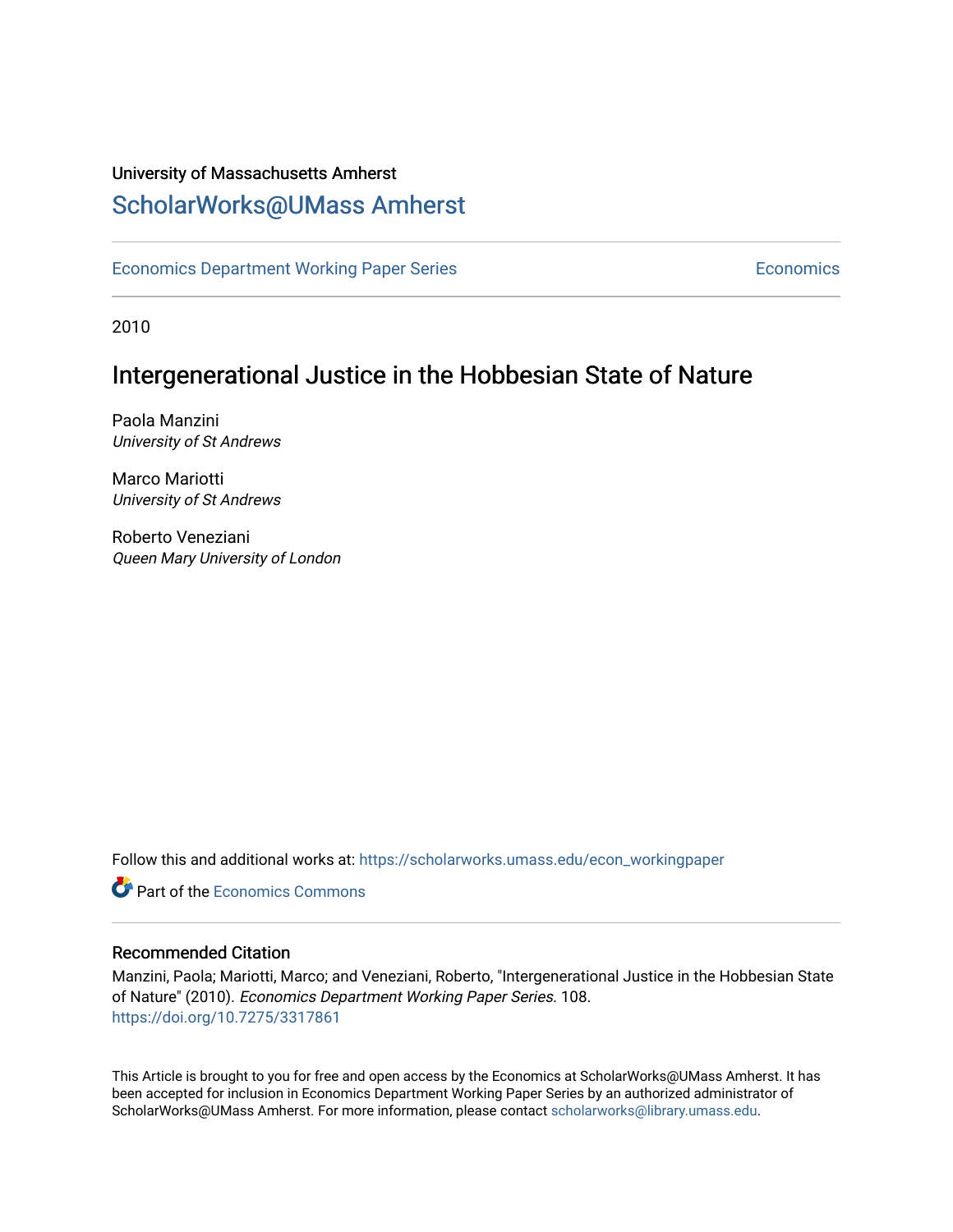# **DEPARTMENT OF ECONOMICS**

## **Working Paper**

## **Intergenerational Justice in the Hobbesian State of Nature**

By

Paola Manzini, Marco Mariotti and Roberto Veneziani

Working Paper 2010‐13



## **UNIVERSITY OF MASSACHUSETTS AMHERST**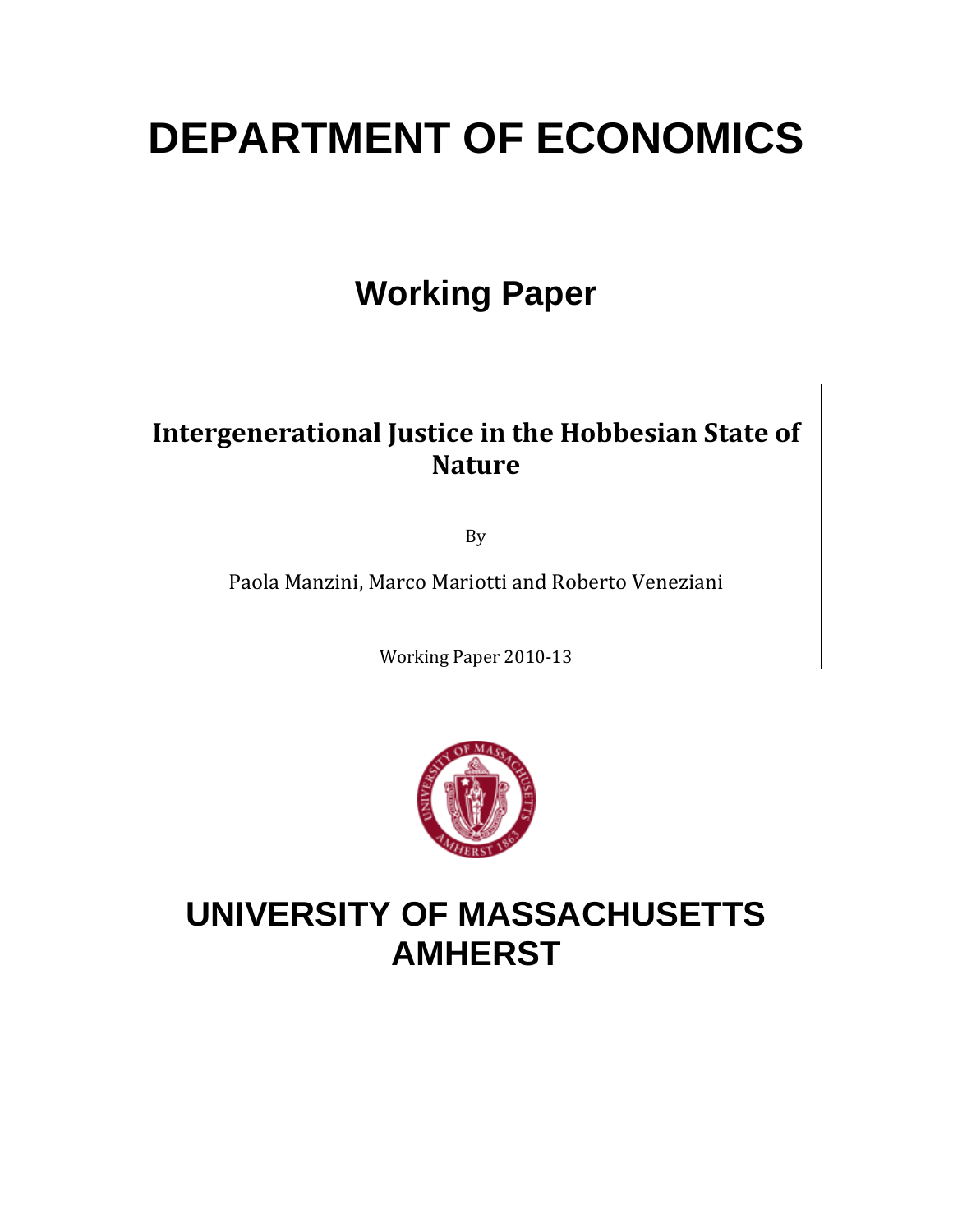## Intergenerational Justice in the Hobbesian State of Nature<sup>∗</sup>

Paola Manzini† Marco Mariotti‡ Roberto Veneziani§

This version: July 2010

#### Abstract

We analyse the issue of justice in the allocation of resources across generations. Our starting point is that if all generations have a claim to natural resources, then each generation should be entitled to exercise veto power on the unpalatable choices of the other generations. We analyse this situation as one of bargaining `a la Rubinstein, Safra and Thomson [15], which incorporates a notion of justice as mutual advantage, rather than justice as impartiality, as in the Kantian-Rawlsian tradition. Our framework captures some key aspects of the interaction between isolated agents in a Hobbesian state of nature, in which agents are not placed behind a veil of ignorance, but none of them is sufficiently strong to impose their will against all others (state of war of all against all). We analyse some new social welfare relations emerging from this Hobbesian framework.

**JEL:** D63 (Equity, Justice, Inequality, and Other Normative Criteria and Measurement); Q01 (Sustainable Development)

Keywords: Intergenerational justice; bargaining; Hobbes; social choice.

<sup>∗</sup>Roberto Veneziani worked on this project while visiting the University of Massachusetts at Amherst. Their hospitality and support are gratefully acknowledged. The usual disclaimer applies.

<sup>†</sup>School of Economics and Finance, University of St Andrews, St. Andrews KY16 9AL, United Kingdom (paola.manzini@st-and.ac.uk)

<sup>‡</sup>School of Economics and Finance, University of St Andrews, St. Andrews KY16 9AL, United Kingdom (marco.mariotti@st-and.ac.uk)

<sup>§</sup>Department of Economics, Queen Mary University of London, Mile End Road, London E1 4NS, United Kingdom (r.veneziani@qmul.ac.uk)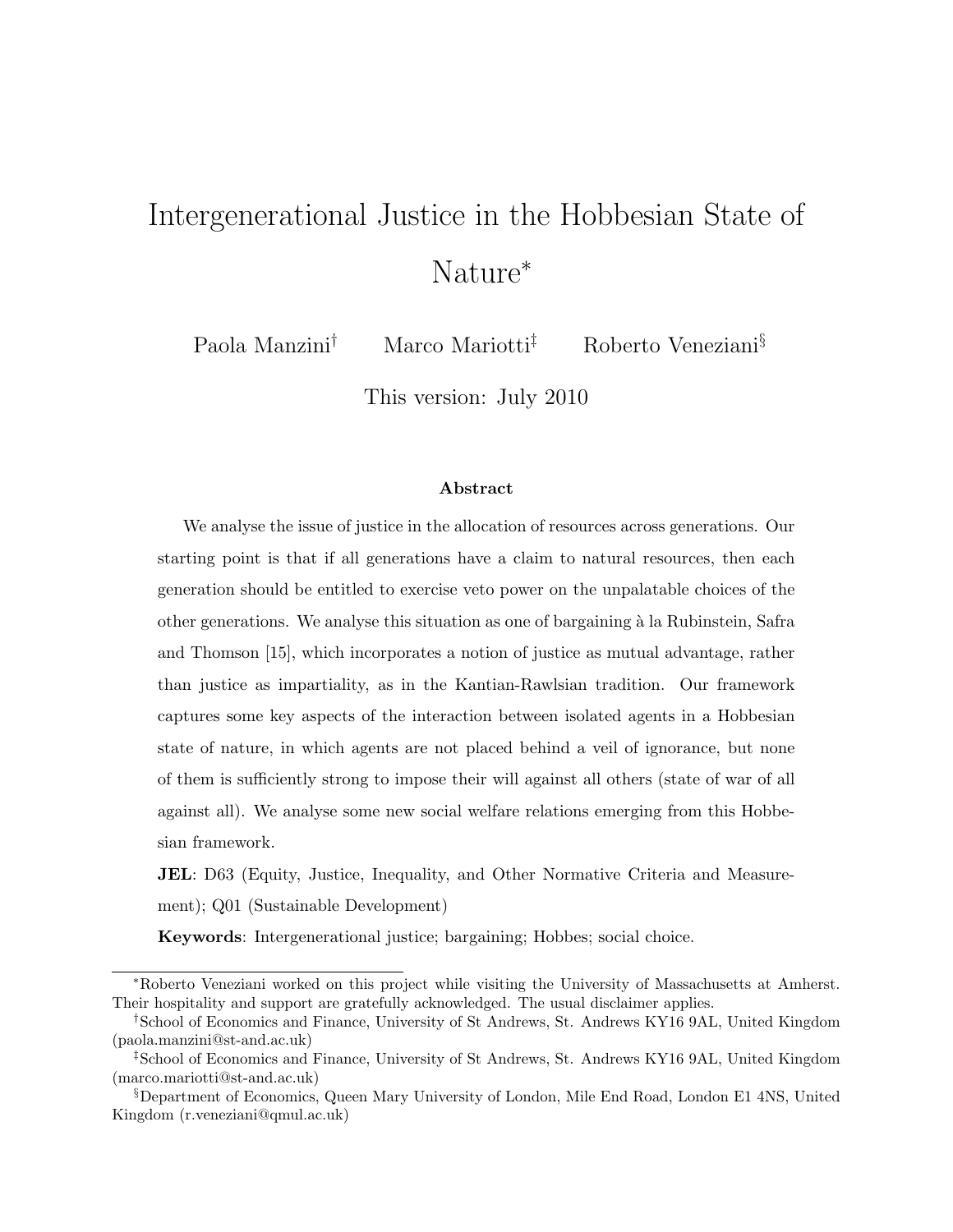### 1 Introduction

How should resources be allocated across generations? If there is an exhaustible resource that each generation has the power to run down completely, what is the fair proportion that should be saved for future generations?

The interest of each generation clashes with the interest of future and past generations, and the normative question of how to best solve this problem is complex and still open, in the sense that various requirements that are appealing at the normative level are mutually incompatible.<sup>1</sup> One stream of this literature puts at its core an economy in which each generation tackles the problem of how to distribute the available resources between the present cohort of agents and those that will come in the future. The other instead considers the problem of ranking infinite utility streams without investigating how these have come about. In essence this latter approach favours an agnostic position vis a vis the unknown possibilities and avenues that future technological progress might open (or close), focusing on the "purest" problem of intergenerational equity where the issues concerning how the available resources could be invested/preserved are eschewed. One consequence of this is the lack of 'discipline' in the type of infinite utility streams that a planner might have to compare - such general setup makes the problem of impossibilities even worse.<sup>2</sup>

Our contribution lies in this second strand of the literature, from which we depart by dropping the usual requirement of justice as fairness or impartiality, as in the Kantian-Rawlsian tradition, in favour of a notion of justice as mutual advantage (for a discussion of these two perspectives in theories of distributive justice, see Barry [4]), by adopting a bargaining framework.

<sup>&</sup>lt;sup>1</sup>If we take fairness across generations as a basic tenet of interegenerational justice, the requirements of Pareto efficiency and anonimity clash with being able to compare any two infinite utility streams (see, for example, Diamond [8], and Arrow [1] for the maximin principles, or more recently Hara, Shinotsuka, Suzumura and Xu [11]. Asheim [2] is a thorough recent review of this literature). Indeed, there are various normatively appealing axioms that are mutually incompatible, in the sense that there is no social welfare function that satisfies all of them. Recently, Asheim, Bossert, Sprumont and Suzumura [3] (who also contain helpful references for the above literature) have promoted a new approach that in a way relaxes the need for completeness: rather than attempting to rank all possible infinite utility streams, they opt for a choice theoretic approach, and what is required is a social welfare choice function that can pick the most desirable utility stream among any collection of alternative vectors. This setup is fruitful, as e.g. some of the aforementioned impossibilities are resolved.

<sup>&</sup>lt;sup>2</sup>See, for example, Ferejohn and Page  $[9]$  or Bossert and Suzumura  $[6]$ .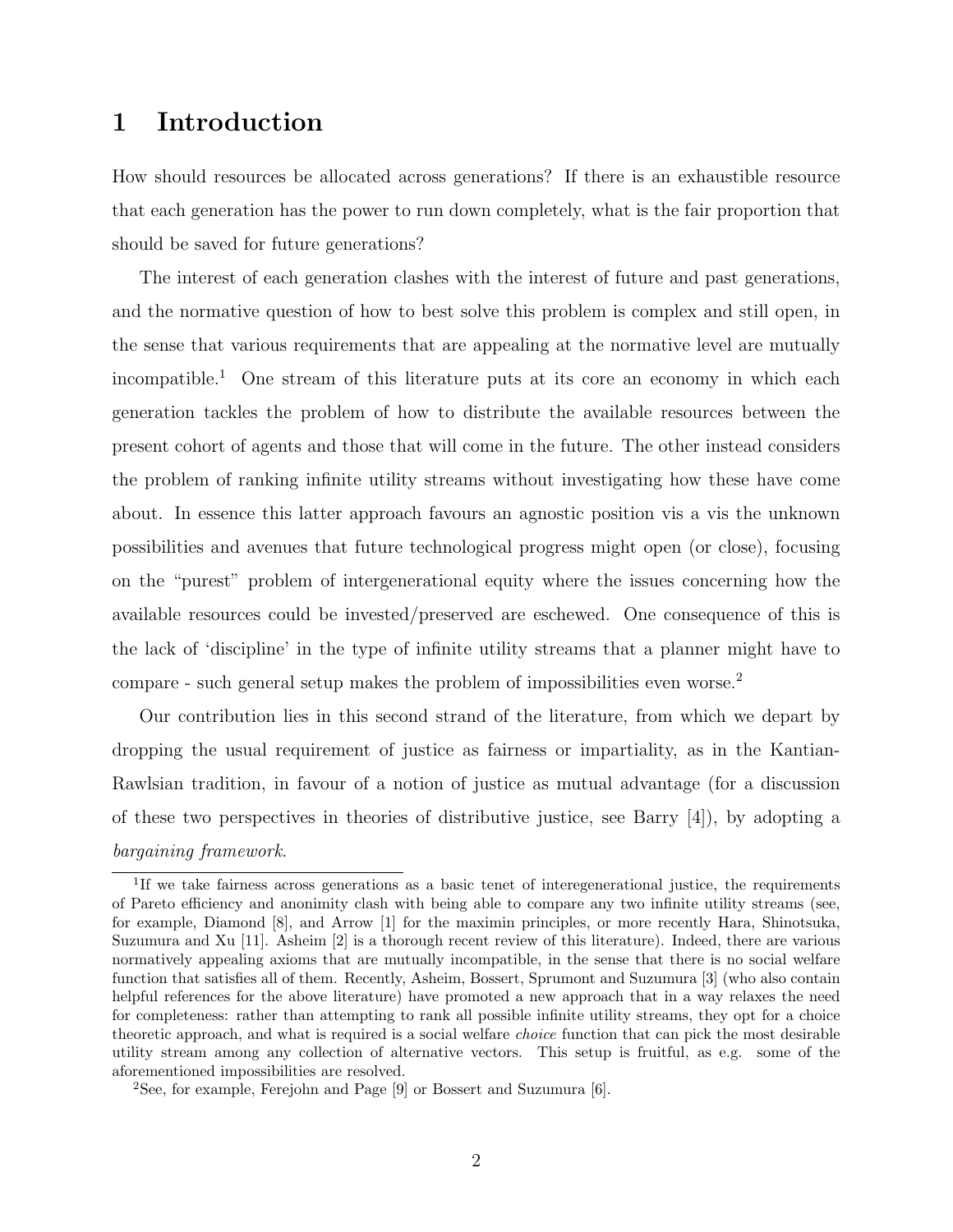Our starting point is that if all generations have a claim to natural resources, then each generation should be entitled to *exercise veto power* on the (from its point of view) unpalatable choices of the other generations. Technically, we translate this into adopting as a modeling tool a multiperson version of the bargaining framework à la Rubinstein, Safra and Thomson [15], which we apply to an intergenerational context. As an alternative interpretation, we analyse the Social Welfare Relations (henceforth, SWR) that would emerge from the interaction between individuals in a Hobbesian state of nature. The key features of the Hobbesian state of nature are that, first, individuals are interconnected but they do not cooperate (actually, they are in a state of war of all against all). Indeed, agents are isolated - in Hobbes's own terms, their lives are 'solitary' (Leviathan, chapter xiii) - and do not form coalitions. Second, agents are not placed behind a veil of ignorance (unlike in the original position of the contractarian tradition), but none of them is sufficiently strong to impose their will against all others.

We begin by identifying a new SWR that satisfies the requirements above, which we dub 'Hobbesian Social Welfare Relation', and study its properties.

An advantage of using this novel relation as the basis for welfare is that it can handle infinite numbers of agents easily, thus fitting naturally an intergenerationl context. However, as we will see, it comes with some shortcomings. Similarly to the unpalatable behaviour of the standard utilitarian approach to welfare, it is possible that the Hobbesian SWR ranks a profile which privileges a single individual at the disadvantage of many others above a profile where all individuals but the privileged one have high levels of utility. Like for the standard utilitarian approach (e.g. Blackorby, Bossert and Donaldson [5]) the effects of the Hobbesian SWR can be tempered by requiring some form of protection of future generations. Indeed, more generally, our analysis highlights some deep, and perhaps surprising, connections between utilitarianism and the Hobbesian SWRs emerging from bargaining in the state of nature.

However, there are other shortcomings that cannot be accommodated in a similar fashion, and that require us to change the Hobbesian SWR in a more substantial way. This analysis leads us to the formulation of a modified, anonymous Hobbesian social welfare ordering, which can be interpreted as mediating between the two different views of justice as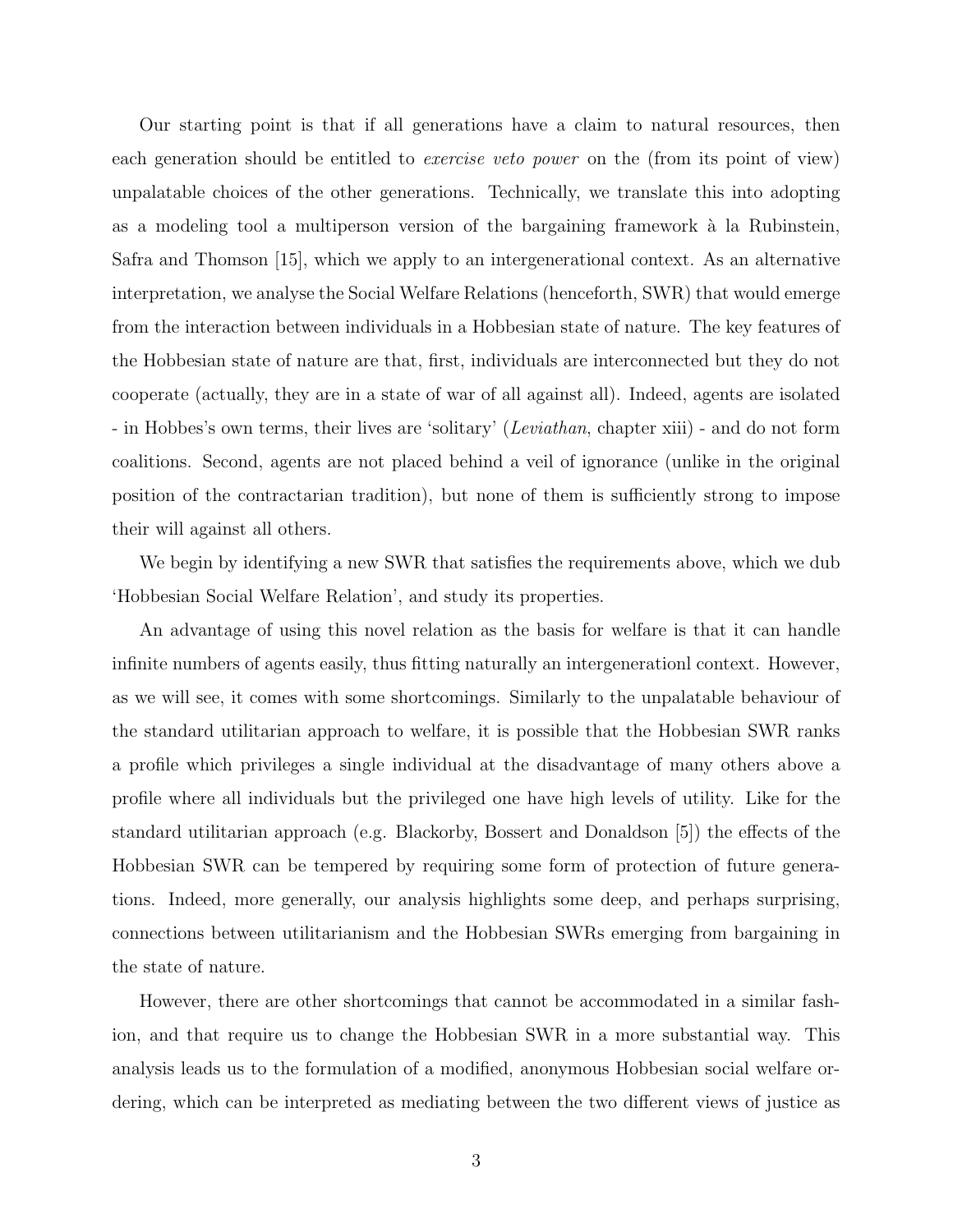impartiality and justice as mutual advantage.

We offer no definite conclusions at this stage. The Hobbesian SWR is interesting in its own right as it captures some reasonable normative intuitions, in various morally relevant contexts. Our contribution, however, can also be seen as an exploration of the implications of bargaining approaches to justice. The philosophical foundations and the implications of approaches focusing on justice as mutual advantage have been questioned (see, for example, Barry [4] and Roemer [13]). Critics have also argued out that the approach is ill-suited to deal with intergenerational justice, since removed generations cannot benefit from interaction. Yet the bargaining approach to justice is one of the most influential traditions in political philosophy and its main exponents have consistently applied it to intergenerational problems (see, most notably, Gauthier, [10], chapter IX, section 6). It is therefore of clear theoretical interest to analyse systematically the implications of a bargaining-theoretic approach to intergenerational justice.

The rest of the paper is organised as follows. In section 2, we describe the basic analytical and conceptual framework of our approach to justice as mutual advantage in the intergenerational context. We show how noncooperative bargaining between generations characterises a Hobbesian SWR. In section 3, we then study the properties of the Hobbesian SWR, focusing in particular on intergenerational issues, and the connections between our approach and utilitarianism. We also discuss how the bargaining framework can be modified to accommodate some focal issues in debates on intergenerational justice, such as discounting and sustainability. Some shortcomings of the Hobbesian SWR are also highlighted which lead us to propose, in section 4, a modified Hobbesian social welfare relation which satisfies anonymity and transitivity. Section 5 concludes.

#### 2 Bargaining in the State of Nature

Let  $N$  be a set of agents.  $N$  can be composed by an infinite number of members. We think of the members of N as 'generations', but the framework applies to other contexts. Let  $\mathcal{R}^n$ denote the *n*-dimensional Euclidean space. Let  $\succeq$  be a (binary) relation over  $\mathcal{R}^n$ . For any  $p, q \in \mathbb{R}^n$ , we write  $p \geq q$  for  $(p, q) \in \geq$  and  $p \not\geq q$  for  $(p, q) \notin \geq$ . The asymmetric factor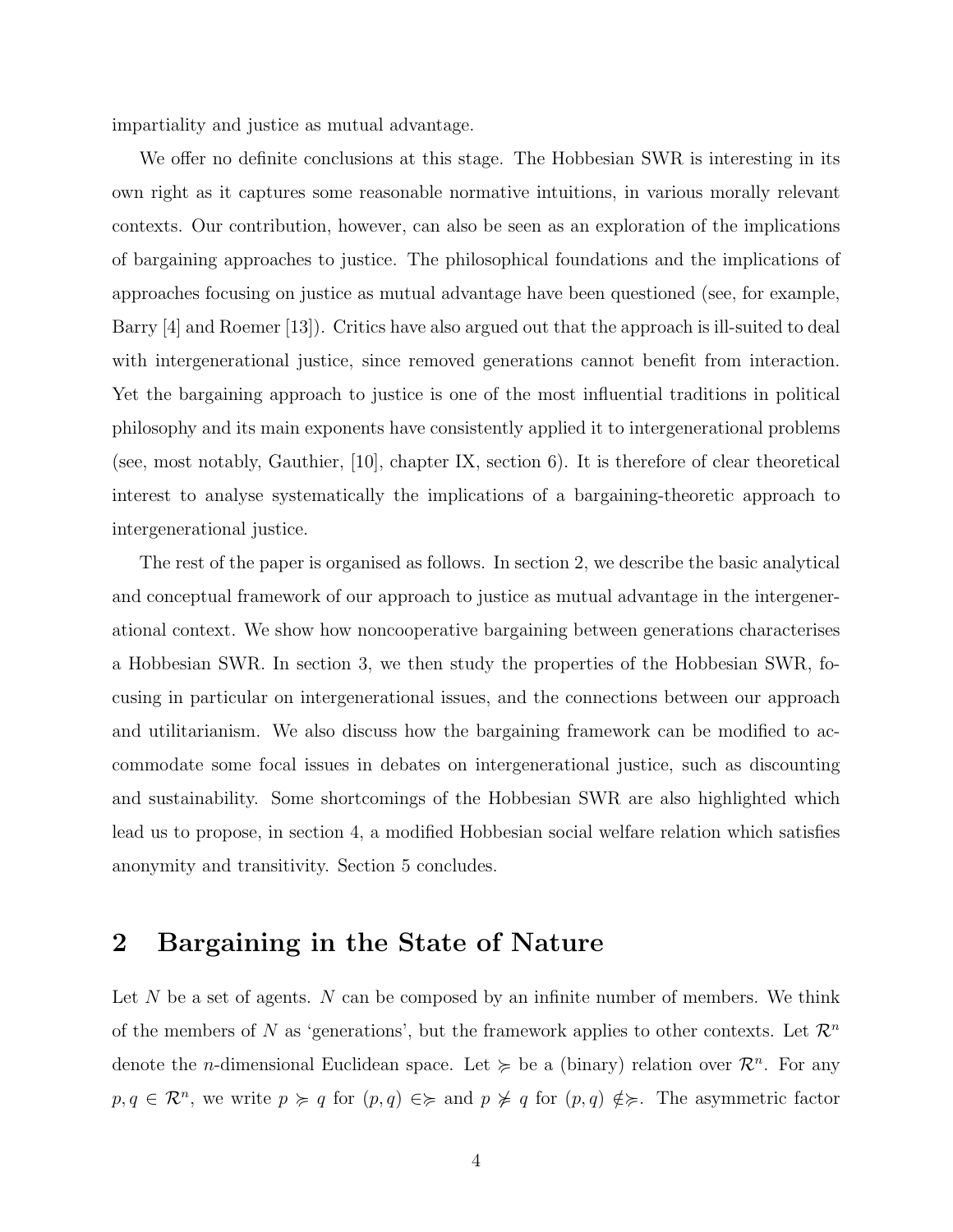$\geq$  of  $\succeq$  is defined by  $p \succ q$  if and only if  $p \succ q$  and  $p \not\geq q$ , and the symmetric part  $\sim$  of  $\succcurlyeq$  is defined by  $p \sim q$  if and only if  $p \succcurlyeq q$  and  $q \succcurlyeq p$ . A relation  $\succcurlyeq$  on  $\mathcal{R}^n$  is said to be: *reflexive* if, for any  $p \in \mathbb{R}^n$ ,  $p \geq p$ ; *complete* if, for any  $p, q \in \mathbb{R}^n$ ,  $p \neq q$  implies  $p \geq q$  or  $q \geq p$ ; transitive if, for any  $p, q, r \in \mathbb{R}^n$ ,  $p \geq q \geq r$  implies  $p \geq r \geq \infty$  is a quasi-ordering if it is reflexive and transitive, while  $\succcurlyeq$  is an ordering if it is a complete quasi-ordering. Finally, the vector notation is:  $x > y$  (resp.  $x >> y$ ) iff  $x_i \ge y_i$  for all i and  $x \ne y$  (resp. iff  $x_i > y_i$ for all  $i$ ).

Our objective is to identify a SWR  $\succcurlyeq$  on  $\mathcal{R}^n$ , emerging from a situation of 'social bargaining' over welfare allocations. Here  $\mathcal{R}^n$  denotes the set of welfare allocations among agents, or generations, so that if  $p \in \mathbb{R}^n$ , then  $p_i$  represents the welfare level of agent  $i \in N$ . We imagine a state of nature in which agents are all interconnected, but isolated and cannot form coalitions, as in the Hobbesian state of war of all against all. Consistently with Hobbes's theory, agents are assumed to have equal bargaining strengths and bargaining takes place as in a multiperson version of Rubinstein, Safra and Thomson's [15] interpretation of the Nash Bargaining solution (see also Roemer [13]).

Formally, assume that gains/losses are interpreted additively. Given a proposed profile p, suppose that somebody is willing to pay a cost  $e > 0$  in order to *object to p* and propose a different profile  $q$  instead. The objection is invalid if there is somebody who is willing to pay the same cost  $e > 0$  in order to counterpropose to go back from q to p. The cost  $e > 0$  is arbitrary: so we would like to declare a profile p as unobjectionable against q if any objection to p meets a counterobjection of the type above, no matter what  $e > 0$  applies. More precisely:

**Definition 1** Allocation p is unobjectionable against q if, for all  $e > 0$ , whenever there is  $i \in N$  such that  $q_i - e > p_i$ , there is a  $j \in N$  such that  $p_j - e > q_j$ .

This form of bargaining is an adaptation of two-person games analysed by Rubinstein, Safra and Thomson [15]. Two points are worth noting about the structure of the bargaining process. First, one may question the assumption that agents cannot pool (or transfer) resources in order to make counterproposals. Yet, this is theoretically consistent with the interpretation of the bargaining scenario as a stylised representation of the Hobbesian state of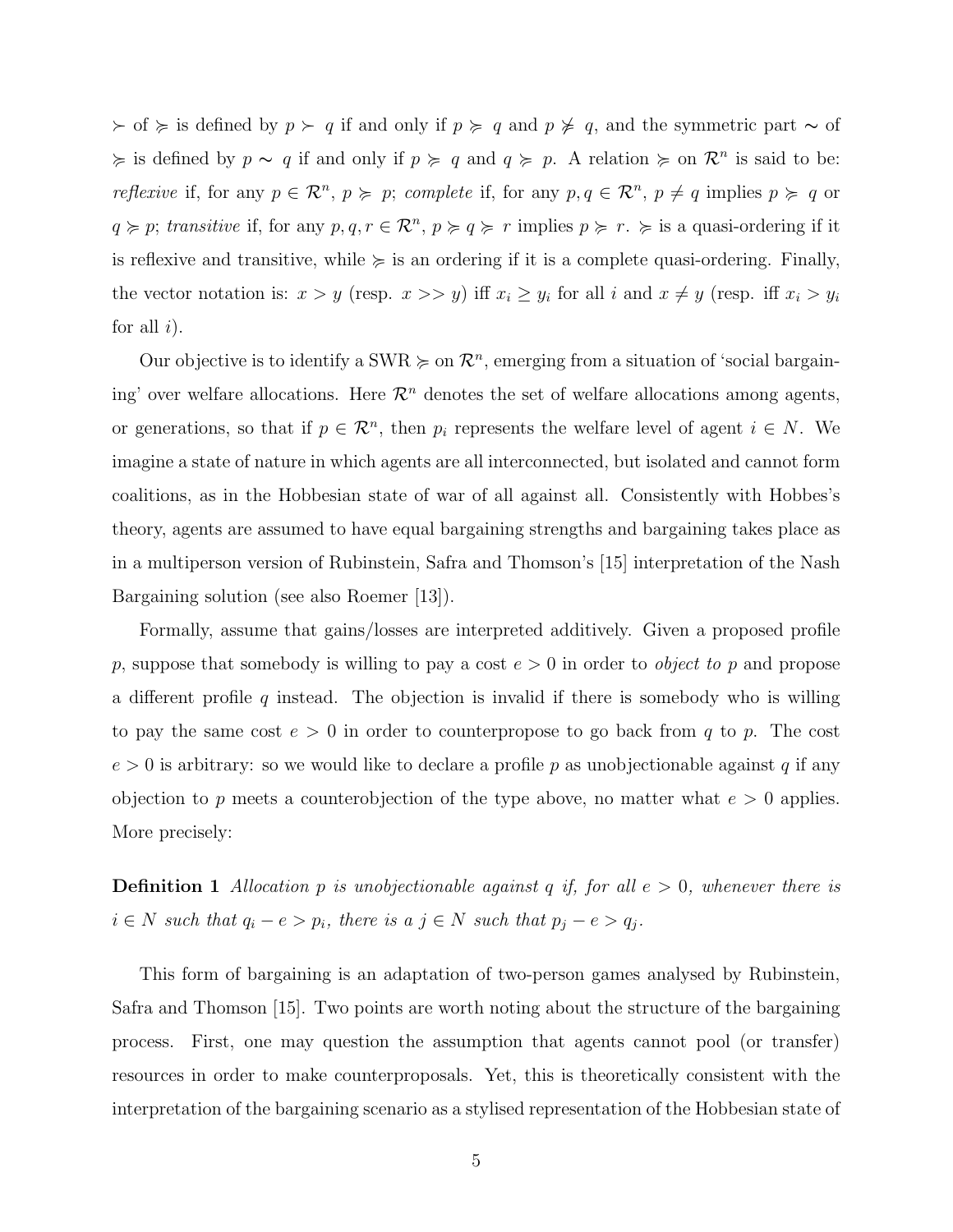nature in which we imagine generations to be engaged in. All agents are interconnected but isolated and noncooperative (actually, in war against each other). This conceptual structure of the state of nature underlies the 'individualistic logic' of the bargaining process. However, some libertarian (and therefore strongly individualistic) interpretations of the Lockean state of nature would also be consistent with the logic of the bargaining scenario.

Second, Rubinstein, Safra and Thomson [15] used multiplicative, rather than additive costs. If welfare is level comparable, additive costs are justified. However, a multiplicative version of the same welfare criterion would emerge if only percentage gains/losses could be interpersonally compared.

It is easy to see that the following holds:

**Proposition 1** For any  $p, q \in \mathbb{R}^n$ , p is unobjectionable against q if and only if

$$
\max_{i \in N} (p_i - q_i) \ge \max_{i \in N} (q_i - p_i).
$$

To see this, observe that by Definition 1, p is unobjectionable against q, if for all  $e > 0$ , for all *i* in N such that  $q_i - p_i > e$ , there is j in N such that  $p_j - q_j > e$ . This can be written as follows: for all  $e > 0$ ,  $\max_{i \in N} (q_i - p_i) > e \Rightarrow \max_{i \in N} (p_i - q_i) > e$ . The desired result follows from the latter inequality.

#### 3 The Hobbesian Social Welfare Relation

#### 3.1 Some key properties

The previous analysis suggests that bargaining in the state of nature provides a theoretical foundation for the following Hobbesian SWR.

## **Definition 2 (Hobbesian SWR)**  $p \succcurlyeq^H q$  if and only if  $\max_{i \in N} (p_i - q_i) \ge \max_{i \in N} (q_i - p_i)$ .

It is immediate to note that  $\succcurlyeq^H$  is reflexive and complete. In this section, a number of additional properties of  $\succcurlyeq^H$  are discussed.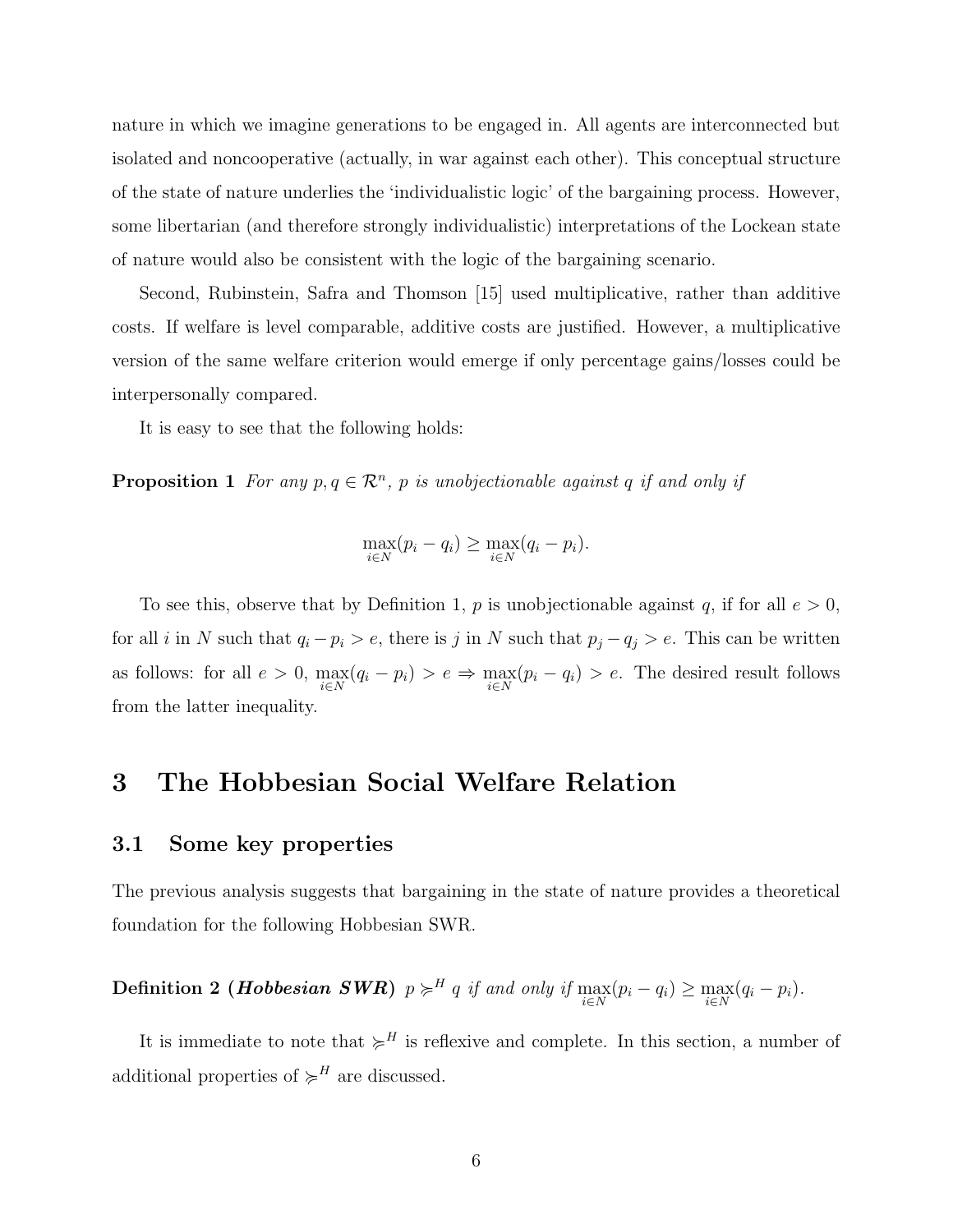First,  $\geqslant^H$  reflects an 'individualistic' logic: there is no aggregation, no distributional consideration: only naked but open bargaining. Agents are all interconnected, but isolated (they can even be imagined as sending public e-mails while isolated in their cubicles). This feature clearly derives from the individualistic logic of the bargaining structure, which seems particularly apt to capture some key characteristics of the interaction between generations.

Second, we stress again that the social preferences incorporated into  $\succ^H$  do not reflect a notion of justice as impartiality, but rather of justice as mutual advantage. Therefore  $p \succcurlyeq^H q$ is properly interpreted as stating that 'p is unobjectionable against  $q$ ', and  $\succcurlyeq^H$  might reflect a minimal notion of 'justice as absence of objections' deriving from the underlying procedure. In other words, although no agent has enough strength to be a dictator, each agent does have veto power. From the viewpoint of intergenerational justice, the structure of bargaining and the resulting SWR establish a relevant form of procedural justice by assigning to each generation the power to veto the unpalatable choices of the other generations. This seems a key aspect in current debates on the effect of current decisions on nonrenewable resources and climate change.

Third, although  $\succeq^H$  has very different theoretical foundations as compared to approaches emphasising the notion of justice as impartiality, there are some interesting, and perhaps surprising connections between  $\succeq^H$  and other well-known SWOs. To analyse them, consider the following standard axioms in social choice theory:

Strong Pareto Optimality (SPO):  $p > q \Rightarrow p \succ q$ .

Anonymity (A):  $a \sim \pi a$  for any permutation  $\pi$ .

*Cardinality and unit comparability (CU)*: Let  $a_1, a_2, ..., a_n$  be any real numbers and b be any positive number. Then for any  $p, q \in \mathbb{R}^n$ ,  $p \succcurlyeq q$  if and only if  $(a_1 + bp_1, a_2 + bp_2, ...)$  $(a_1 + bq_1, a_2 + bq_2, \ldots).$ 

Next, define the *utilitarian ordering*  $\succeq^U$  by:

$$
p \succ^U q \Leftrightarrow \sum_{k=1}^n p_k > \sum_{k=1}^n q_k.
$$

Consider first 2-person societies. If  $N = \{1, 2\}$ , then the following immediately follows.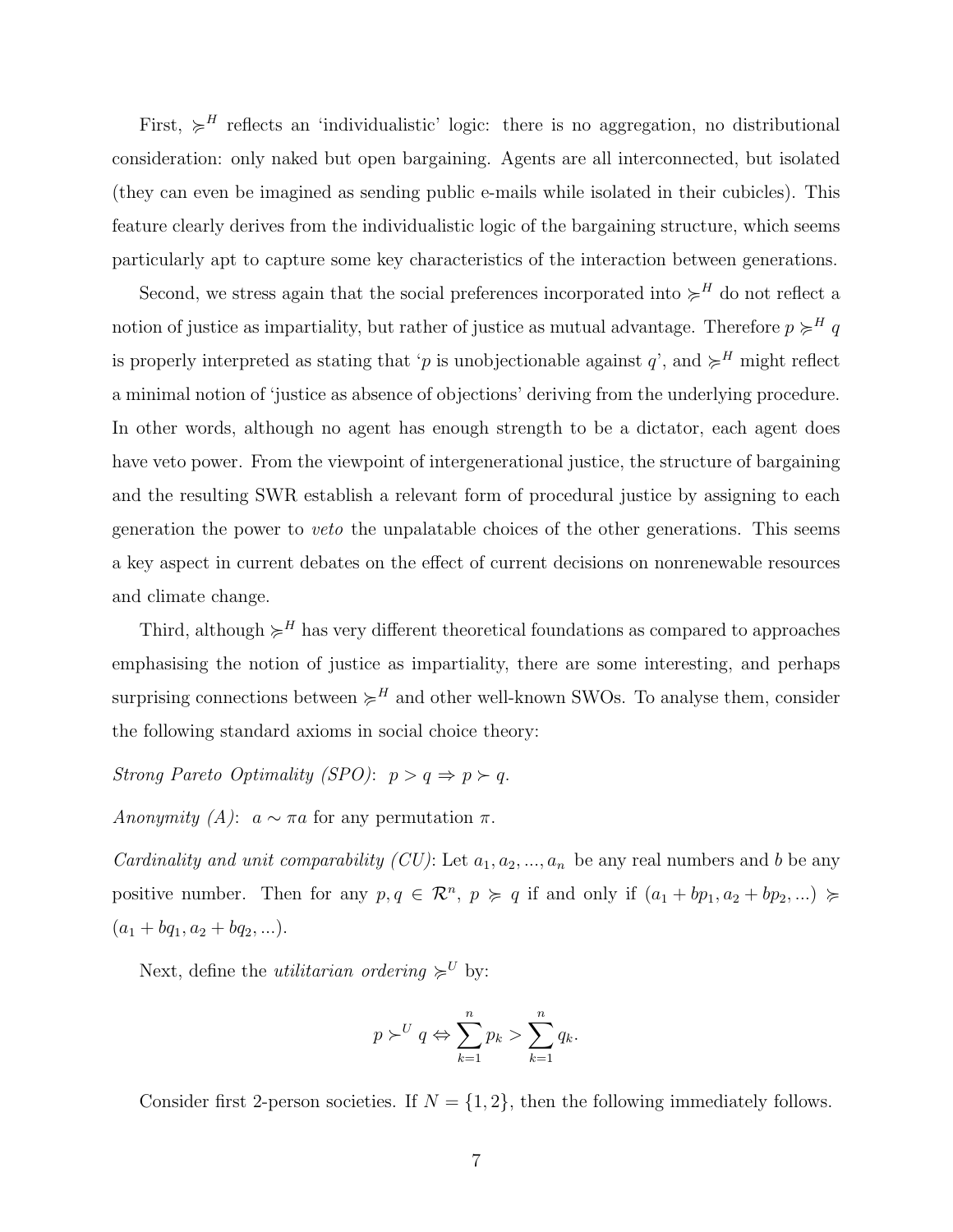**Proposition 2** Let  $N = \{1, 2\}$ . Then  $\succcurlyeq^H = \succcurlyeq^U$ .

Note that  $\succcurlyeq^H$  is transitive on  $\mathcal{R}^2$  and it satisfies SPO, A, and CU. Therefore, the result is implied by D'Aspremont [7], Theorem 3.3.4, p. 51.

Intuitively,  $(p_1, p_2)$  is better than  $(q_1, q_2)$  if the loss for 1 at p compared to q is smaller than the gain for 2 at p compared to q (or viceversa). Therefore, interestingly, the above argument provides bargaining-theoretic foundations to utilitarianism in  $\mathcal{R}^2$  and, if our interpretation of the barganing procedure as a representation of the Hobbesian state of nature is correct, this argument shows a theoretical link between the Hobbesian and the utilitarian traditions.

In more general societies, however, the relation between the Hobbesian SWR and classical utilitarianism is somewhat weaker. If  $N = \{1, ..., n\}$ , with  $n > 2$ , rankings can be far from utilitarian:  $(2, 2, 2, 2, 2)$  is better than  $(3, 3, 3, 3, 0)$ .  $\succcurlyeq^H$  is not maximin or leximin, either:  $(1, 1, 4)$  is better than  $(2, 2, 2)$ .

Moreover,  $\succcurlyeq^H$  satisfies SPO and CU, but in general it does not satisfy A. For example,  $(8, 0, 1) \succ^H (0, 1, 8)$ . This is not too surprising given that the starting point of our analysis is a notion of justice as mutual advantage and  $\succcurlyeq^H$  is the outcome of individualistic bargaining in a Hobbesian state of nature. The axiom of anonymity is a fundamental notion of justice as impartiality, or justice as fairness and it is best embodied in the Rawlsian assumption of individuals acting under a veil of ignorance. Instead in a Hobbesian state of nature agents know their identities.

Interestingly, though, it is immediate to prove that  $\succcurlyeq^H$  does satisfy a weaker notion of anonymity (d'Aspremont [7], p. 51):

Weak Anonymity (WA): For all  $i, j \in N$ , there are  $p, q \in \mathcal{R}^n$  such that  $p_i > q_i$ ,  $p_j < q_j$ ,  $p_h = q_h$ , all  $h \neq i, j$ , and  $q \sim p$ .

This highlights some potentially deeper connection with utilitarianism. In fact, let  $\lambda \in \mathcal{R}_{+}^{m}$  imply  $\lambda_i \geq 0$  for all i, and  $\lambda \neq 0$ , and consider the following generalisation of utilitarianism due to d'Aspremont ([7], p. 46):

**Definition 3 (Generalized m-person utilitarianism)**  $A SWO \geq iS$  called m-utilitarian,  $1 \leq m \leq n$ , if for every subset M of m individuals there is some  $\lambda \in \mathcal{R}_{+}^{m}$  such that for all  $p, q \in \mathcal{R}^n$ , with  $p_h = q_h$  for every h not in  $M, p \succcurlyeq q \Leftrightarrow$  $\overline{ }$  $\lambda_i\in M$   $\lambda_i p_i \geq$  $\overline{ }$  $_{i\in M}$   $\lambda_iq_i$ .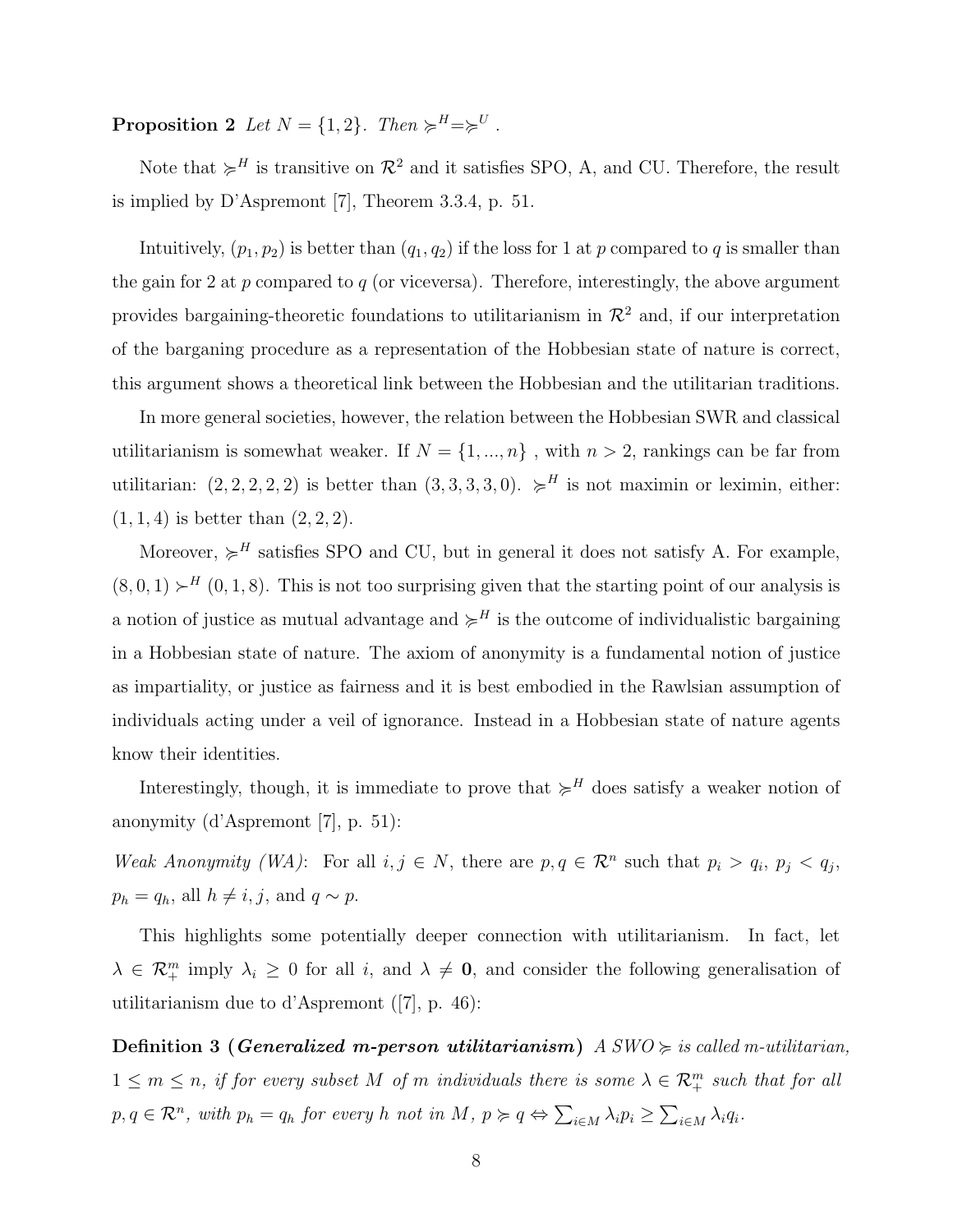The following result is proved in ([7], Theorem 3.3.4, p.51):

#### **Proposition 3** A  $SWO \geq$  is n-utilitarian if and only if it satisfies SPO, WA, and CU.

Because  $\succeq^H$  satisfies WA, it follows that  $\succeq^H$  is Hobbesian not only in terms of the bargaining-theoretical procedure underlying it, but also in the sense that although the choice of allocations is determined by the welfare of one individual (the Hobbesian sovereign), whose welfare gain is greatest, this individual is not a dictator. Also, the result clarifies formally our previous assertion that there is a deeper connection with utilitarianism. In fact, since  $\succcurlyeq^H$ satisfies SPO, WA and CU then it may be said that the only difference with n-utilitarianism is transitivity.

#### 3.2 Discounting

In the case of resource allocation, it is conceivable that ignorance of the technological advances available in the future generates considerable current uncertainty on future prospects. In addition, any evaluation of alternative prospects from the point of view of the 'current' generation may make it difficult to appraise what preferences the generations to come will hold. In this perspective it may be ethically sound to somewhat try and limit the veto power of future generations. To be sure, a number of objections can be, and have been moved to the asymmetric treatment of different generations and the ethical foundations of discounting are at the centre of a vast debate. Our objective here is not to defend discounting and the asymmetric treatment of generations in the allocation of natural resources. Our aim is to highlight the flexibility of the bargaining approach to intergenerational justice and to show that it can accommodate some common intuitions concerning the intergenerational allocation of resources.<sup>3</sup> Theoretically, it may be argued that, unlike in the Rawlsian tradition, an asymmetric treatment of generations is not inconsistent with the construction of the state of nature, given that agents are not placed behind a veil of ignorance and impartiality is not a key requirement of justice. Formally, the bargaining approach can be easily adapted to allow for some limitations on the veto power of future generations. To do so, let  $w_i$  denote

<sup>&</sup>lt;sup>3</sup>In the literature on climate change, discounting is used in the authoritative Stern review [16]. For a thorough discussion, see Roemer [14].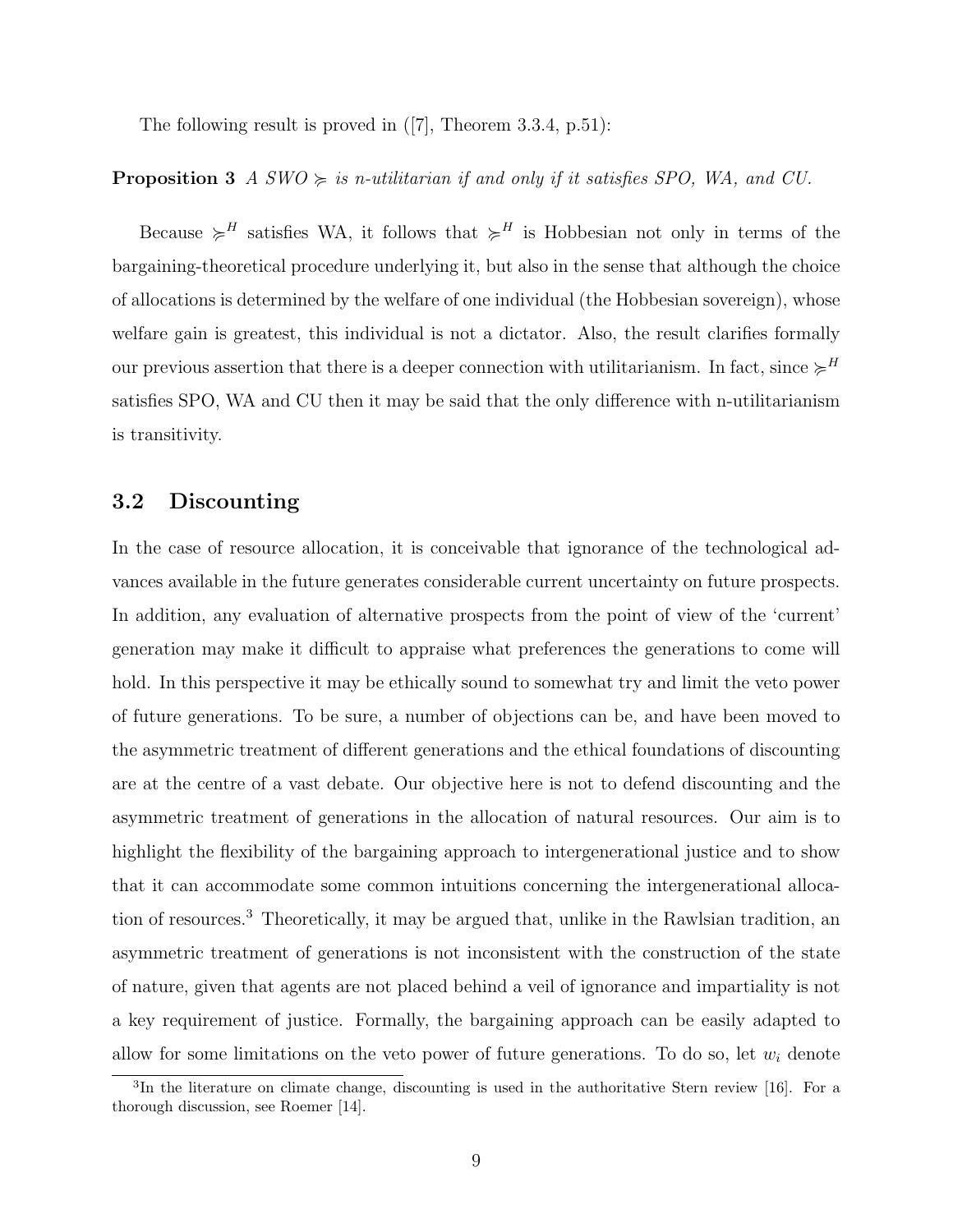the weight associated to generation i, where  $w_i \geq 1$  for all i. We can modify the Hobbesian SWR by requiring an allocation p as weakly better than another allocation q whenever for all  $e > 0$  and for all i with  $q_i - p_i > ew_i$  there exists j with  $p_j - q_j > ew_j$ . The higher  $w_i$ , the lower the weight of generation  $i$  in the sense that, for the same  $e$ , this generation must have a higher welfare gain in order to object. Using the same manipulations as before, this corresponds to requiring that  $\max_{i \in N}$ ³ ´ ³ ´  $q_i-p_i$  $\binom{n-p_i}{w_i} > e \Rightarrow \max_{i \in N}$  $p_i-q_i$  $\left(\frac{i-q_i}{w_i}\right) > e$ , that is:

Definition 4 (*Discounted Hobbesian SWR*)  $p \succcurlyeq^{H_w} q$  if and only if

$$
\max_{i \in N} \left( \frac{p_i - q_i}{w_i} \right) \ge \max_{i \in N} \left( \frac{q_i - p_i}{w_i} \right).
$$

As before, the following is immediate:

**Proposition 4** Let  $w \in \mathbb{R}^n$  be a given vector of weights assigned to each generation in N. For any  $p, q \in \mathcal{R}^n$ , p is unobjectionable against q if and only if  $\max_{i \in N}$  $\overline{\phantom{a}}$  $p_i-q_i$  $w_i$ ر<br>د  $≥$  max  $\geq$  $\frac{1}{2}$  $q_i-p_i$  $w_i$ ´

#### 3.3 Hobbesian social welfare judgments

One great attraction of the welfare criterion  $\succcurlyeq^H$  is its applicability to infinite societies: although a Social Welfare Relation arising from intergenerational bargaining cannot be based on any standard bargaining model with an infinite set of players, the advantage of our proposal is that endowing each generation with veto power in an Hobbesian world makes the number of generations irrelevant for the analysis. In this case, the welfare criterion  $\succcurlyeq^H$  can be generalised to focus on the supremum of the welfare differences, so that in the intergenerational context with an infinite number of generations  $p \succcurlyeq^{H_I} q$  if and only if

$$
\sup_{i\in N}(p_i-q_i)\geq \sup_{i\in N}(q_i-p_i).
$$

The Hobbesian SWR thus defined on  $\mathcal{R}^{\mathcal{N}}$  has various attractive properties in the evaluation of infinite utility streams. For it is reflexive and complete, it satisfies SPO and it does not incur any of the standard problems faced by classical utilitarianism. For example, it provides consistent welfare judgments even if the welfare streams are unbounded. Moreover,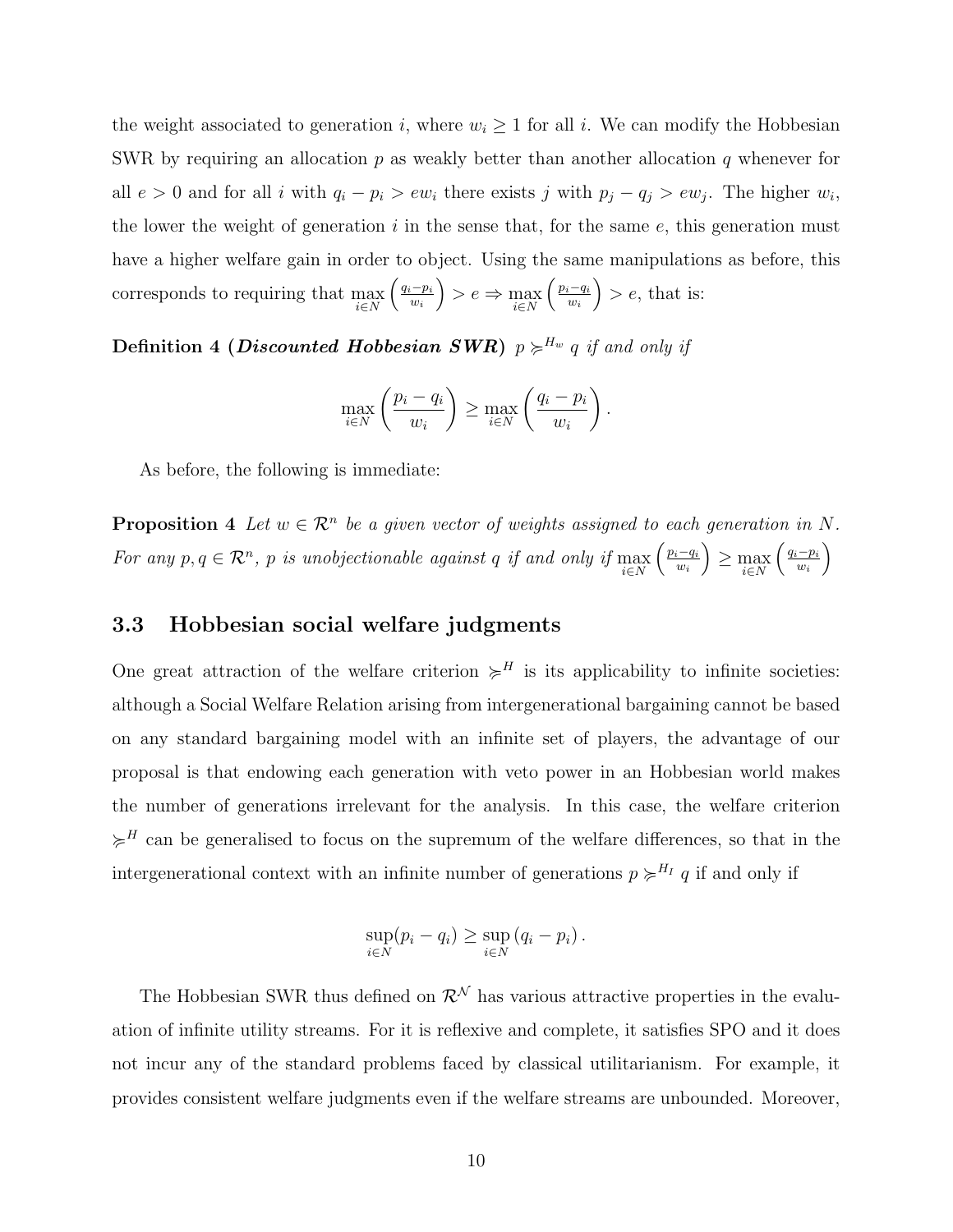it is possible to prove that the Hobbesian SWR  $\succcurlyeq^{H_I}$  on  $\mathcal{R}^{\mathcal{N}}$  satisfies the property of upper semi-continuity with respect to the sup topology as defined by Hara, Shinotsuka, Suzumura and Xu  $(|11|)$ .

Putting aside for the moment the specific issues concerning intergenerational justice, does  $\succcurlyeq^H$  lead in general to reasonable social welfare judgments? Consider the sentence: 'If a potential immigrant can increase his utility, by immigrating, more than what any of the citizens of the host country loses, then immigration is justified (independently of the number of citizens in the host country who lose welfare).' The Hobbesian SWR  $\succcurlyeq^H$  precisely captures the intuitions behind this statement and it provides normative foundations for a liberal immigration policy: if no individual in a society can forcefully object to immigration (in the bargaining theoretic sense analysed above), then  $\succcurlyeq^H$  states that the potential immigrant has a right to migrate. This seems intuitively reasonable and normatively appealing, at least if one endorses the individualistic perspective underlying  $\succcurlyeq^H$ . Indeed, first-order normative objections against migration very often come from communitarians (see, for example, [17]), who regard supra-individual entities (communities or nations) as the relevant unit of analysis.

A different type of objections can be related to the possible 'extremism' of the SWR, as the following example illustrates.

**Example 1 (Immigration overload)** Let the utility of an indigenous agent in a country without immigration be  $\alpha$ , dropping to  $\alpha - \varepsilon$  if there is immigration; normalise to 0 the utility of a prospective immigrant still out of the country, and  $\gamma$  for a new immigrant. Finally assume that an 'old' immigrant allineates perfectly his preferences to the rest of the society (so he would 'suffer' from the presence of further immigrants, and his utility would drop to  $\alpha - \varepsilon$ ). Consider a situation in which there is only one citizen in the home country and there are a large number of potential immigrants outside the country borders. If  $(\alpha - \varepsilon, \gamma, 0, 0, 0, ...) \neq^H (\alpha, 0, 0, 0, 0, ...)$ , so that  $\gamma > \varepsilon$ , it also follows that  $(\alpha - \varepsilon, \alpha - \varepsilon, \gamma, 0, 0, ...) \succcurlyeq^H (\alpha, \alpha, 0, 0, 0, ...)$ . As a consequence, a society might be quickly 'overrun' by immigration.

Two counterarguments can be made at this point. First, albeit possibly 'extreme', unlimited migration is not evidently a bad thing. It can be interpreted as a policy of free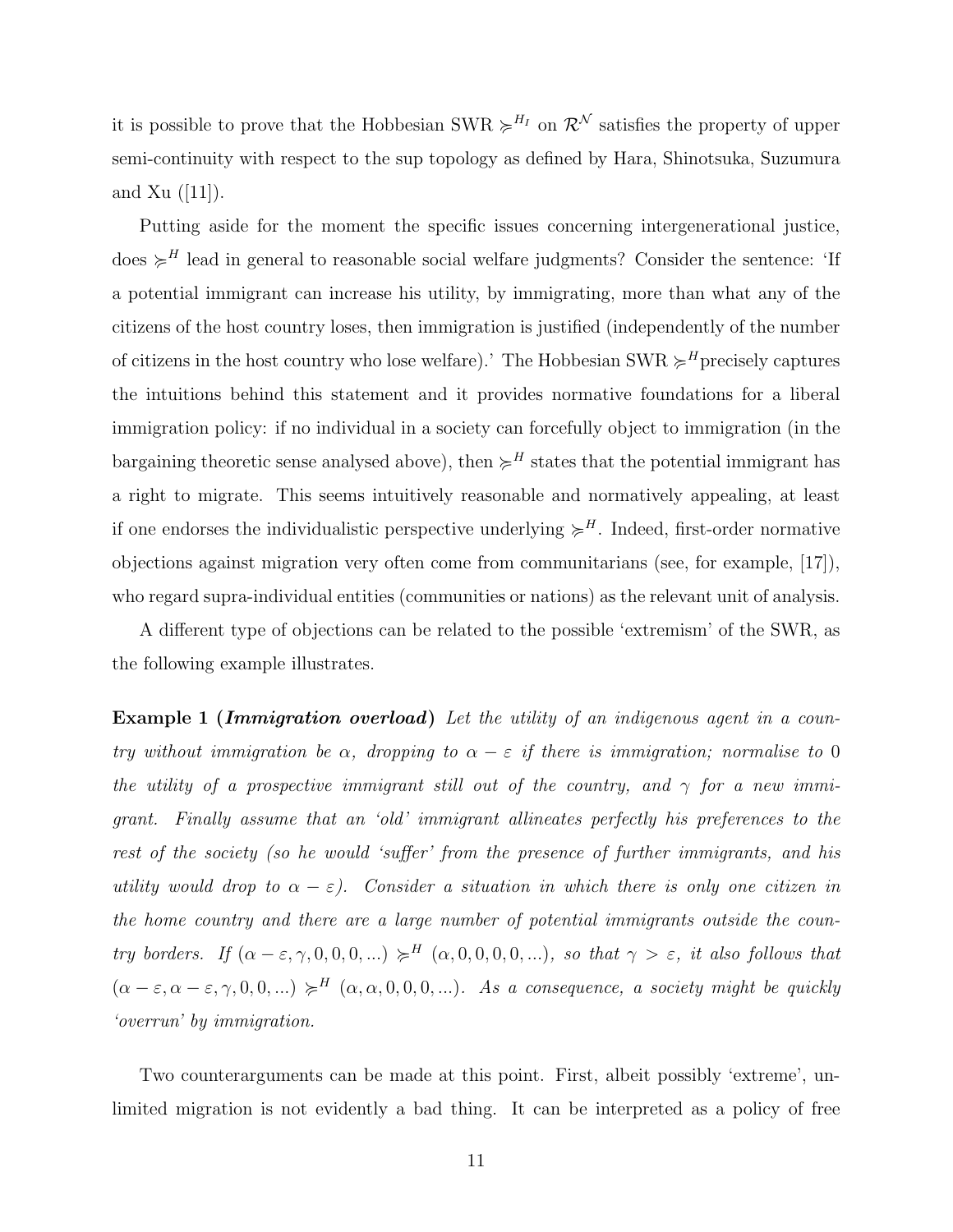movement of people, which liberals (and nonliberals) have long advocated in history. We are not saying that we should advocate free movement, but only that free movement and (potentially) unlimited migration *per se* do not seem to undermine the normative rationale of  $\succcurlyeq^H$ . Moreover, at a different level of abstraction, one may argue that as more and more people migrate it is unrealistic to keep the benefit (resp. costs) of migration (resp. of receiving immigrants) constant.

Second, even if one rejects the previous argument, extreme cases are arguably not sufficient - per se - to disqualify a SWR. Both the Rawlsian and the utilitarian SWRs, for instance, are vulnerable to 'extreme' counterexamples. Extreme cases are relevant, but they are only part of the story. They can be set aside either if they are unrealistic (but this is a weak reply from a normative viewpoint), or if they are extreme consequences of otherwise desirable principles: for example, the egalitarianism of the maximin is defensible, even though it may be extreme. Therefore the issue is whether the SWR incorporates some relevant normative intuitions - even though it may take them to an extreme. Arguably, at least in the immigration example, the normative intuitions behind  $\succcurlyeq^H$  seem reasonable.

Although the prescriptions of  $\succeq^H$  are defensible in the immigration example, there are other scenarios in which they may be less convincing. For example,  $\succcurlyeq^H$  could be used to justify a dictator amassing a gigantic wealth provided his increase in welfare is superior to the loss in welfare for each of his 1 million subjects. And yet, maybe here the real objection is one of procedure, that is dictatorship is undesirable - if the agent is, say, a scientist, why not increase his welfare if nobody loses more than he gains? Also, it is perhaps unrealistic that the dictator amassing gigantic wealth will not impoverish his citizens to the point that their loss of welfare overshadows any pleasure the dictator may enjoy.

It is true, however, that  $\succcurlyeq^H$  may have some undesirable implications. Because distributional concerns are irrelevant, it allows for a situation in which some agent (not necessarily a dictator) gets a disproportionately high share of resources provided his gain outweighs the individual losses of a huge number of other individuals. The SWR has a strongly individualistic flavour in that it pitches one agent against each and every other agent taken individually. This could imply protection of individuals (against other individuals) but it could also imply primacy of an individual against all others, as in the dictator's example. In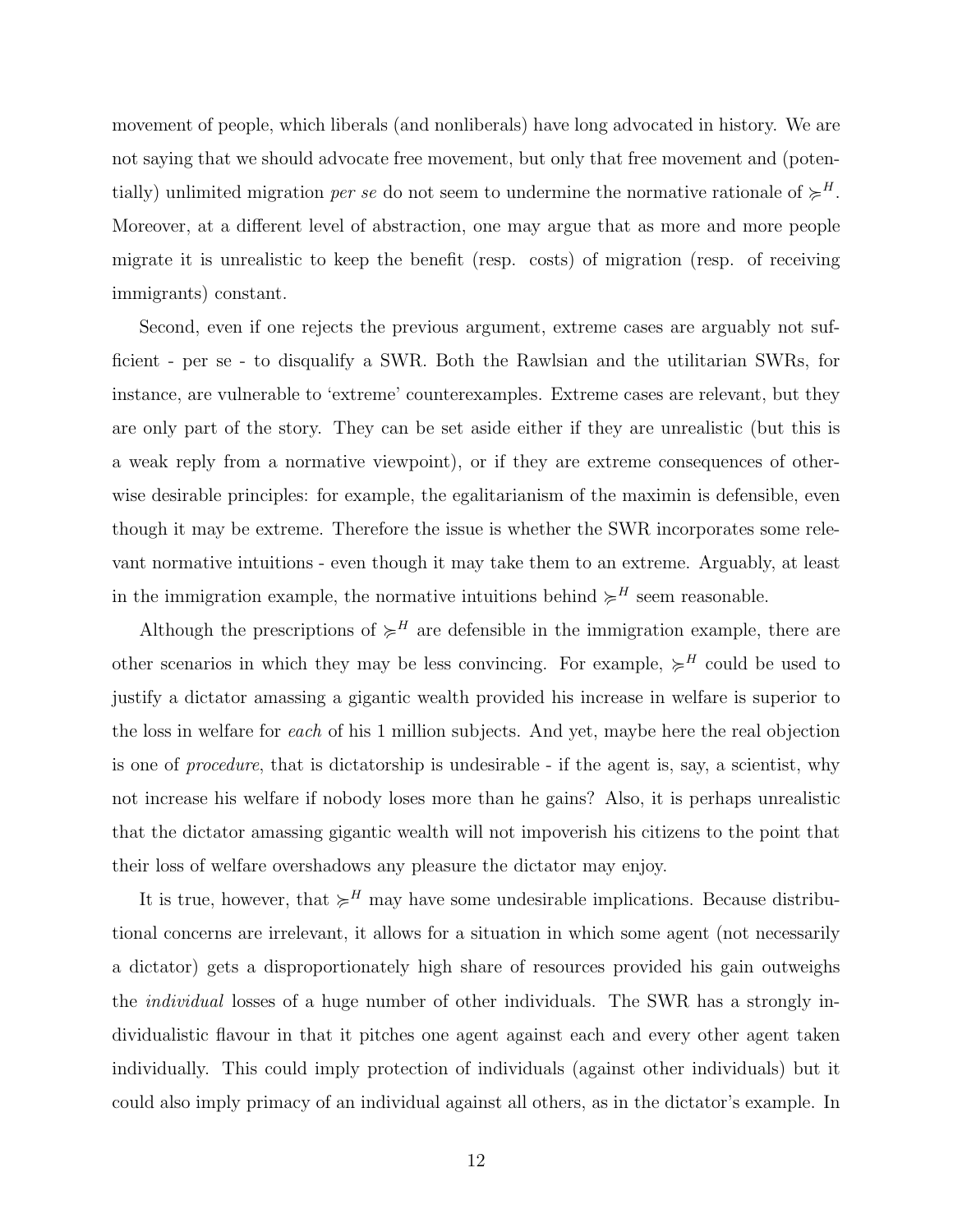the intergenerational context, this implies that the Hobbesian SWR does not rule out the possibility that one generation gets a disproportionately high share of natural resources. It is worth noting, however, that  $\succcurlyeq^H$  does satisfy the axiom of Minimal Equity.<sup>4</sup>

Minimal Equity (ME): For some  $p, q \in \mathcal{R}^n$  and  $i, j \in N$ ,  $q_i < p_i < q_j$ ,  $p_h = q_h$ , all  $h \neq i, j$ , and  $p \succcurlyeq q$ .

Besides, the problem just highlighted is one that the utilitarian welfare ordering also shares. And in a similar vein<sup>5</sup> we can correct the Hobbesian SWR by requiring that any allocation guarantees to each generation a minimal level of utility, so that only if utility exceed such critical level it is deemed valuable. This is a rather natural restriction in the intergenerational context, where the critical utility level can be justified on the basis of sustainability concerns (for a forceful discussion of this notion of sustainability in the context of climate change, see Roemer [14]). So given a vector  $c = (c_1, c_2, ...)$  of critical utilities we require any allocation to Pareto dominate the critical allocation. Then we can modify the Hobbesian SWR as:

**Definition 5 (Critical Utility Hobbesian SWR)**  $p \geq^{H_{cu}} q$  if and only if  $p \geq^H q$  and  $p > c$ .

The problem with  $\geqslant^{H_{cu}}$  is that it may solve some problems, but at the potential cost f reducing its effectiveness, because  $\succcurlyeq^{H_{cu}}$  is both intransitive and incomplete.

There are additional shortcomings of the Hobbesian SWR which cannot be easily 'fixed': although it has the merit of being a complete relation satisfying the Strong Pareto property, the Hobbesian SWR is not necessarily transitive, as the following examples show.

Example 2 (*Exploiting future generations*) Suppose there are only three generations, and consider the equitarian allocation  $(1, 1, 1)$ . An allocation which transferred utility from the second to the first generation would be equally acceptable, since  $(1, 1, 1) \sim^H (2, 0, 1)$ , and this transfer to earlier generations could again be repeated, since  $(2,0,1) \sim^H (3,0,0)$ .

<sup>4</sup>See D'Aspremont [7].

<sup>&</sup>lt;sup>5</sup>See, for example, Blackorby, Bossert and Donaldson [5].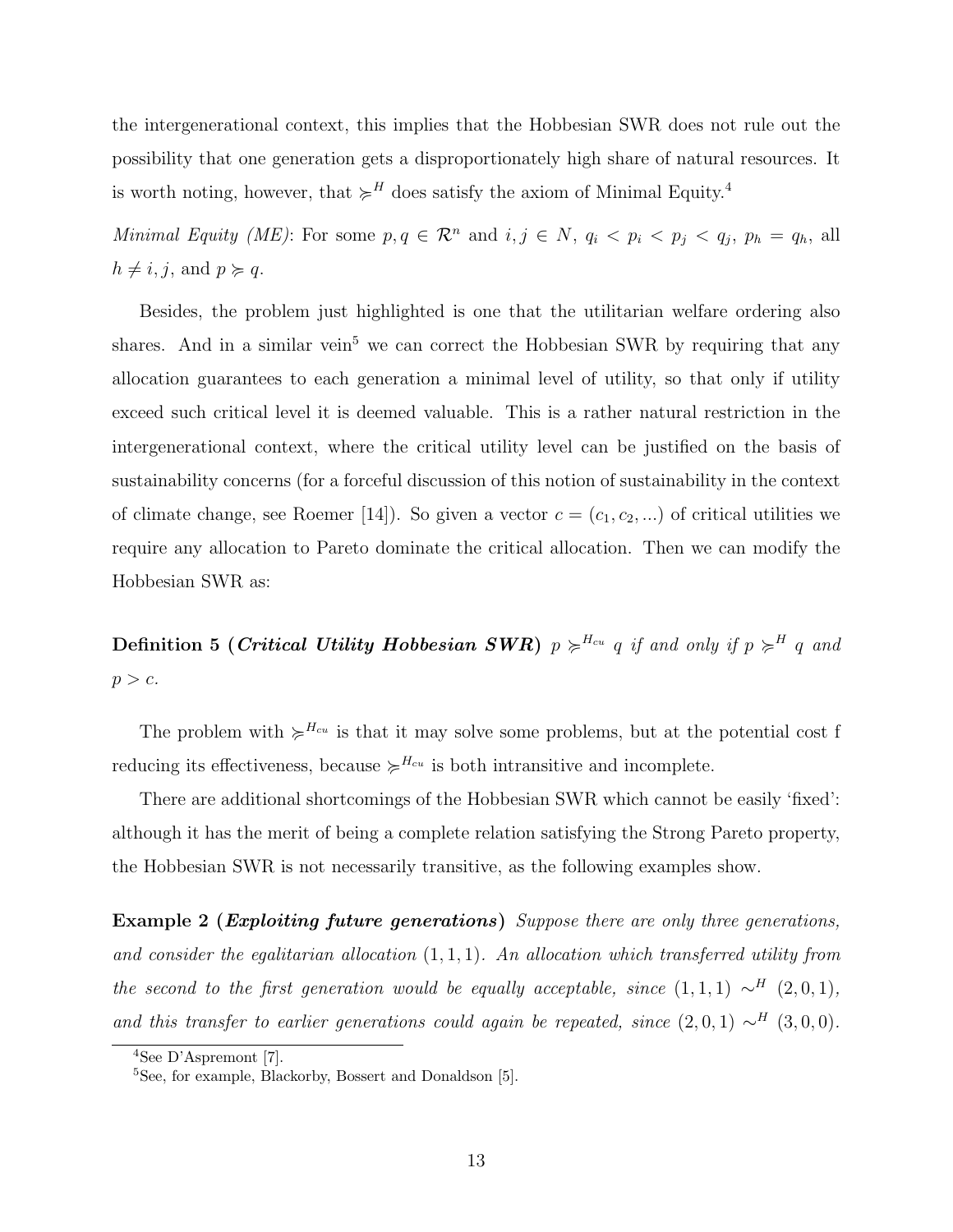Yet, this latter allocation is strictly preferred to the initial egalitarian one, since  $(3,0,0) \succ^H$  $(1, 1, 1)$ . So transitivity fails, since

$$
(1,1,1) \sim^H (2,0,1) \sim^H (3,0,0)
$$
 but  $(3,0,0) \succ^H (1,1,1)$ 

This example exploits the fact that since for the Hobbesian SWR the comparison between the utilities if the most and least favoured generation are all that matters for the ranking of any two infinite utility streams, there are many allocations that are indifferent to one another, generating cycles. Unfortunately, disturbing implications of the Hobbesian SWR remain even if we restrict attention to its asymmetric part, as shown in the following example.

**Example 3 (Trading places)** Suppose there are only three generations, and consider the allocation  $(2, 1, 0)$  where generations are treated progressively worse the later they are. The third generation could successfully claim 2 for itself by decreasing of one unit each the utility of the other two generations, that is  $^{H}(1,0,2) \succ^H (2,1,0)$ . Similarly, the second generation could now argue for a similar claim, again decreasing the utility of the other two generations by one unit, since  $^{H}(0, 2, 1) \succ^H (1, 0, 2)$ ; and the first generation could now make exactly the same argument. This however generates the cycle

$$
(2,1,0) \succ^H (0,2,1) \succ^H (1,0,2) \succ^H (2,1,0)
$$

For a practical application of  $\succeq^H$ , the existence of 'permutation cycles' of the type above requires some additional mechanism or domain limitation capable of selecting one of the elements of the cycle, or making sure that the presence of such cycles does not preclude the existence of a maximal element. That rules of justice may be cyclical is well-grounded in history: Naeh and Segal [12], for example, argue that some Talmudic rules of justice are deliberately cyclical, and discuss Talmud-inspired ways of breaking the deadlock (or, in some cases, for not doing so).

In the intergenerational context with an infinite number of generations, however, as noted in the introduction, we face a trade off between different principles, and therefore it should not be surprising that given that the Hobbesian SWR is reflexive and complete and it satisfies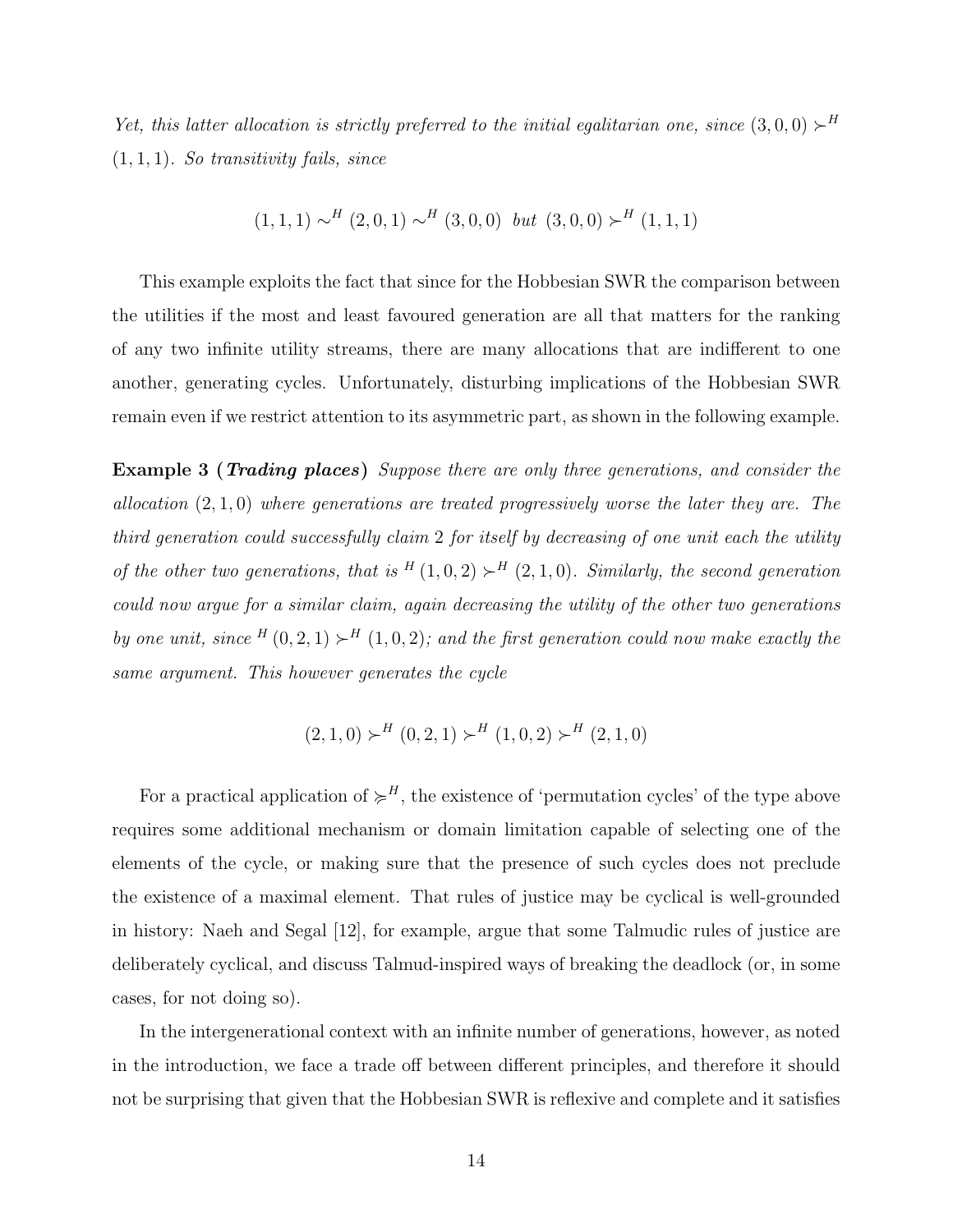the Strong Pareto Principle, and it is upper semi-continuous in the sup norm, transitivity has to be sacrificed.

#### 4 The modified Hobbesian SWR

The cyclical pattern of the previous example would be also ruled out if we tempered this Hobbesian world in which each generation is pitted against every other generation by requiring each generation to exercise its veto power behind an intertemporal veil of ignorance: generation i knows its place in allocation p, but evaluates the alternative vector q in the ignorance of which place it could occupy in this competing allocation. Focusing on societies with a finite number of agents, a modified Hobbesian SWR can be formally defined as follows:

Definition 6 (*Modified Hobbesian SWR*)  $p \succcurlyeq^{H^*} q$  if and only if  $\max_{i,j \in N} (p_i - q_j) \geq \max_{i,j \in N} (q_j - q_j)$  $p_i$ ).

It is immediate to see that  $\succcurlyeq^{H^*} \subset \succcurlyeq^H$ , and that  $\succcurlyeq^{H^*}$  is reflexive and complete. Moreover, we can establish the following:

#### **Proposition 5** The Modified Social Welfare Relation  $\succcurlyeq^{H^*}$  is transitive.

**Proof.** Let  $\bar{p}$  denote the permutation of p such that the components are ranked in ascending order, so that  $\bar{p}_1$  is the welfare level of the worst-off agent,  $\bar{p}_2$  of the second worst-off agent, and so on. Then  $\max_{i,j\in\mathbb{N}}(p_i-q_j) \geq \max_{i,j\in\mathbb{N}}(q_j-p_i) \Leftrightarrow \overline{p}_n-\overline{q}_1 \geq \overline{q}_n-\overline{p}_1$ . Therefore if  $p \succcurlyeq^{H^*} q$ and  $q \geq l^{H^*} r$ , then  $\overline{p}_n - \overline{q}_1 \geq \overline{q}_n - \overline{p}_1$  and  $\overline{q}_n - \overline{r}_1 \geq \overline{r}_n - \overline{q}_1$ . The latter inequalities imply  $\overline{p}_n - \overline{q}_1 + \overline{q}_n - \overline{r}_1 \ge \overline{q}_n - \overline{p}_1 + \overline{r}_n - \overline{q}_1$  or, equivalently,  $\overline{p}_n - \overline{r}_1 \ge \overline{r}_n - \overline{p}_1$ , as desired. П

Furthermore, it can easily be checked that  $\succcurlyeq^{H^*}$  satisfies Anonymity and Minimal Equity, but if  $N = \{1, ..., n\}$  with  $n > 2$  it does not satisfy Strong Pareto Optimality. Yet it does satisfy the following standard condition.

Weak Pareto Optimality (WPO):  $p \gg q \Rightarrow p \succ q$ .

Furthermore, although in general it does not satisfy CU, it does satisfy the following requirement: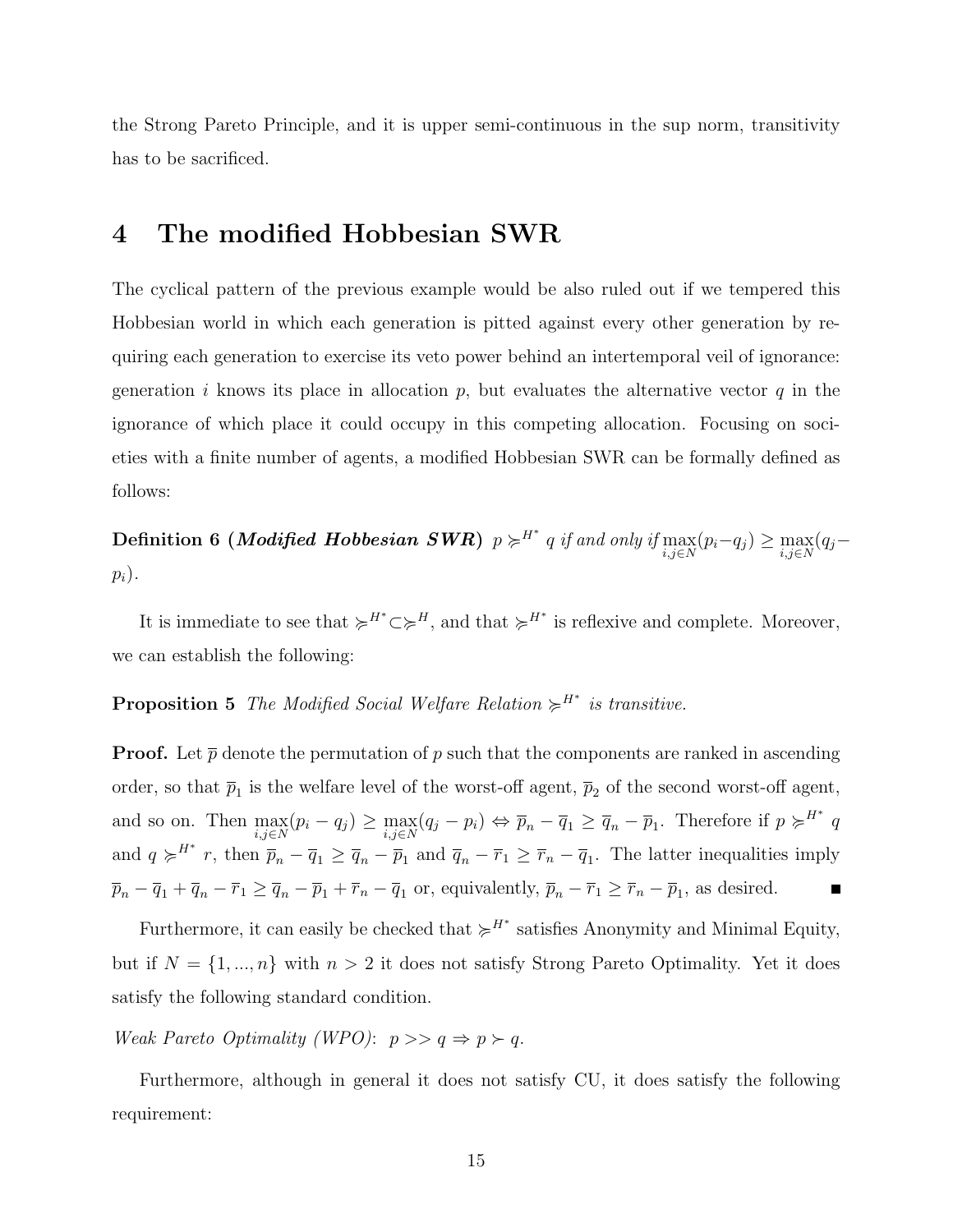*Cardinality and comparability (CC)*: Let a be any real number and b be any positive number. Then for any  $p, q \in \mathbb{R}^n$ ,  $p \geq q$  if and only if  $a + bp \geq a + bq$ .

It is again interesting to note that in 2-person societies  $\succcurlyeq^{H^*}=\succcurlyeq^U$ , and therefore also  $\succcurlyeq^{H^*}=\succcurlyeq^H$ . Indeed, in 2-person societies it can be shown that  $\succcurlyeq^{H^*}$  satisfies Strong Pareto Optimality and CU.

A further property of  $\succcurlyeq^{H^*}$  that is worth noting is that it is explicitly representable. Consider the following result:

**Proposition 6** ([7], Theorem 3.5.1, p.58) If a SWO  $\succcurlyeq$  satisfies WPO and CC, then there exists a numerical function g, homogeneous of degree one, such that for any  $p, q \in \mathbb{R}^n$ ,  $\widehat{p} + g(p - \widehat{p}) > \widehat{q} + g(q - \widehat{q})$  implies  $p \succ q$ , where  $\widehat{p} = \frac{1}{p}$ n  $\sum_{ }^{\infty}$ n  $\sum_{i=1}^n p_i$  and  $\widehat{q} = \frac{1}{n}$ n  $\sum_{n=1}^{\infty}$  $\sum_{i=1}^n q_i$ .

In the case of  $\succcurlyeq^{H^*}$ , let  $g(x) = \frac{1}{2} [\max_{i \in N} x_i + \min_{i \in N} x_i]$ . Then  $\widehat{p} + g(p - \widehat{p}) > \widehat{q} + g(q - \widehat{q})$  if and only if  $\hat{p}+\frac{1}{2}$  $\frac{1}{2} \left[ \max_{i \in \mathbb{N}} \left( p_i - \widehat{p} \right) + \min_{i \in \mathbb{N}} \left( p_i - \widehat{p} \right) \right] > \widehat{q} + \frac{1}{2}$  $\frac{1}{2} \left[ \max_{i \in \mathbb{N}} \left( q_i - \widehat{q} \right) + \min_{i \in \mathbb{N}} \left( q_i - \widehat{q} \right) \right].$ 

The modified Hobbesian SWO can be seen as mediating between a notion of justice as mutual advantage (see the above discussion of bargaining in the state of nature) and justice as impartiality. This can be seen by noting that, unlike  $\succcurlyeq^H$ , it does satisfy Anonymity in general.

#### 5 Concluding remarks

In this paper we have studied the idea of analysing the problem of the intergenerational allocation of resources from the standpoint of justice as mutual advantage, rather than the more traditional approach that views justice as impartiality in the treatment of different generations.

This approach has some advantages. First of all, the fact that infinite streams of utilities are the object poses none of the usual difficulties in the analysis. Although a Social Welfare Relation arising from intergenerational bargaining cannot be based on any standard bargaining model with an infinite set of players, the number of generations ceases to play a pivotal role if we assume that each generation can exercise veto power.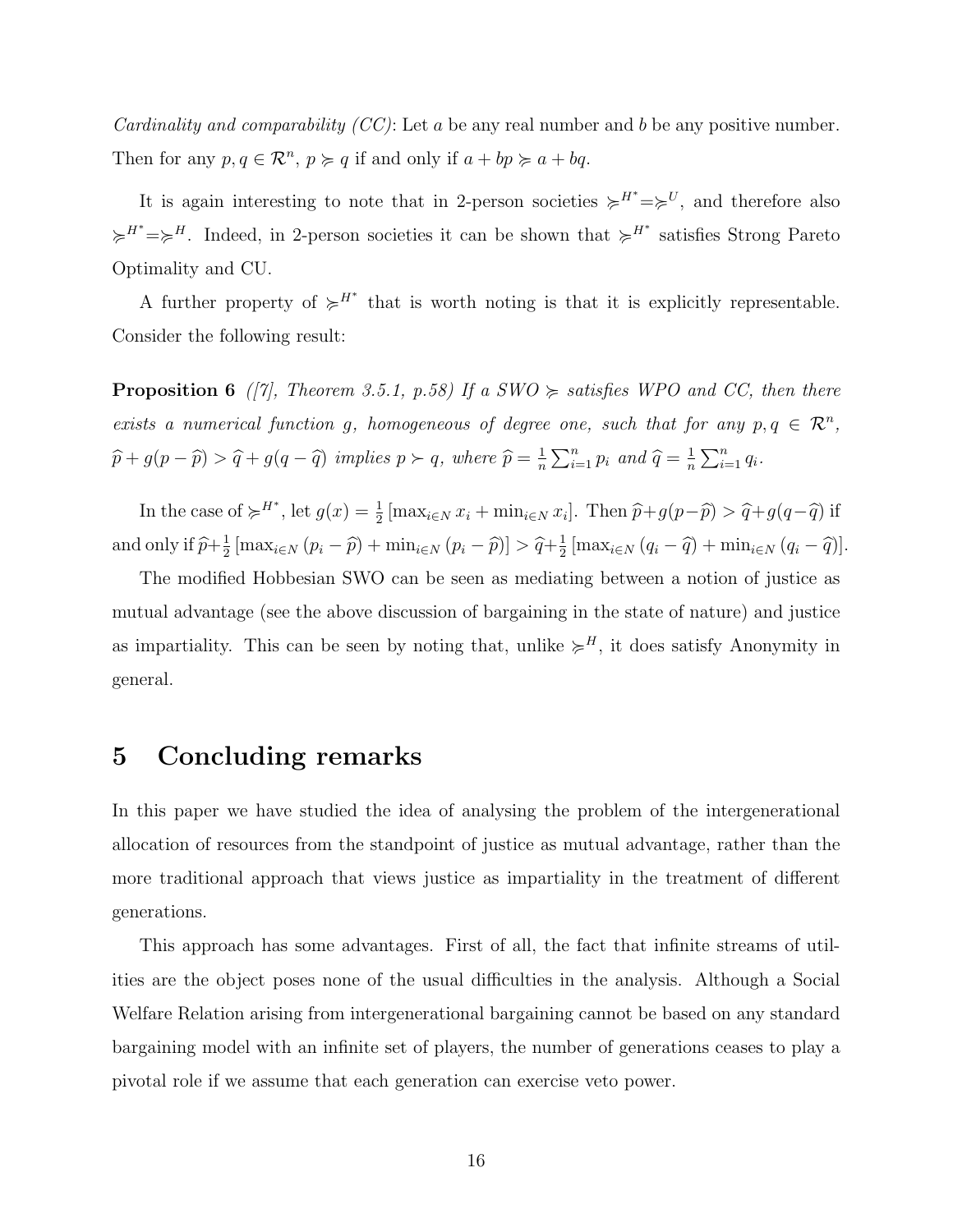Secondly, the Hobbesian approach in which each generation is 'at war' with each other generation seems appropriate in the context of intergenerational bargaining. We are considering a notion of justice as mutual advantage, but as there will never be a situation in which different generations coexist, it seems reasonable to assume that each generation operates in isolation, without forming any coalition with future generations. Indeed, it is easy to conceptualise a future generation objecting to the waste of resources of one of its predecessors. This, however, is also the Achille's heel of the Hobbesian Social Welfare Relation we propose: in its purest version it suffers from intransitivities, while in its modified version it assumes that different generations might take an interest in each other's welfare.

In this respect, the Hobbesian Social Welfare Relation suffers from the usual negative results that we find in the standard literature, pointing to the fact that some shortcomings may be eliminated by restricting the domain, for instance making future utility depend on the current levels at which the resource is depleted. In general, we hope to have enriched the conceptual apparatus by which we deal with the problem of intergenerational allocation of resources. The ultimate validity of the Hobbesian citerion remains an open question, needing much additional research and discussion.

### References

- [1] Arrow, K. J. (1973) "Rawls's Principle of Just Saving", Swedish Journal of Economics, 75: 323-335.
- [2] Asheim, G. B. (2010) "Intergenerational equity", Annual Review of Economics, 2: 197- 222.
- [3] Asheim, G. B., W. Bossert, Y. Sprumont, and K. Suzumura (2010) "Infinite-horizon choice functions", Economic Theory, 43: 1-21.
- [4] Barry, B. (1989) Theories of Justice, University of California Press, Berkeley.
- [5] Blackorby, C., W. Bossert, and D. Donaldson (1995) "Intertemporal Population Ethics: Critical-Level Utilitarian Principles", Econometrica, 63: 1303-1320.